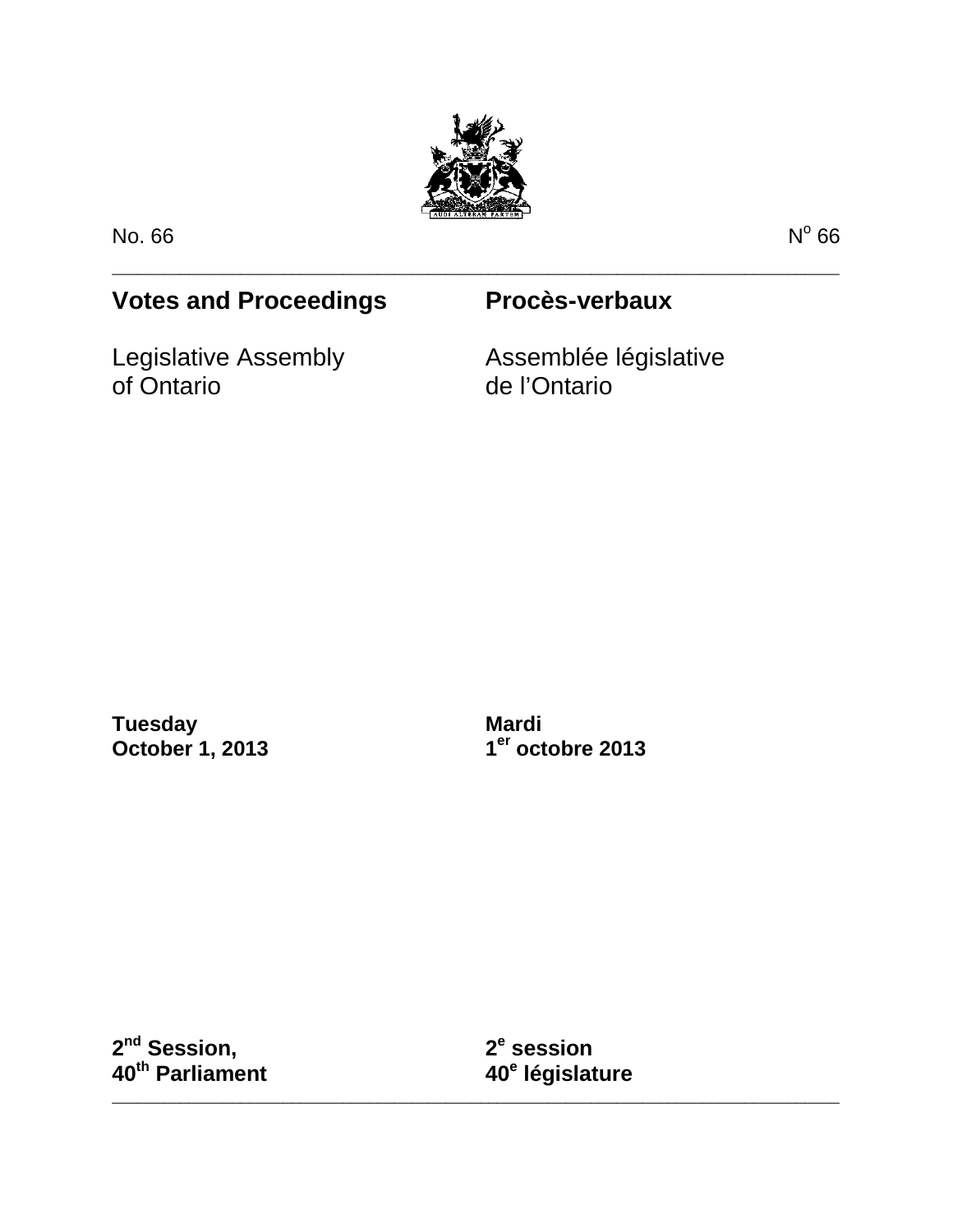# **ORDERS OF THE DAY ORDRE DU JOUR**

Second Reading of Bill 103, An Act to amend the Ontario College of Teachers Act, 1996 with respect to discipline and other related matters.

Debate arose and after some time the House recessed at 10:15 a.m.

### **10:30 A.M. 10 H 30**

### **3:00 P.M. 15 H**

The Speaker informed the House, Le Président a informé la Chambre,

That the following document was tabled:- Que le document suivant a été déposé :-

A Report concerning Laurie Scott, Member for Haliburton-Kawartha Lakes-Brock from the Integrity Commissioner (Sessional Paper No. 164) (Tabled October 1, 2013).

\_\_\_\_\_\_\_\_\_\_\_\_

\_\_\_\_\_\_\_\_\_\_\_\_

\_\_\_\_\_\_\_\_\_\_\_\_

\_\_\_\_\_\_\_\_\_\_\_\_

# **REPORTS BY COMMITTEES RAPPORTS DES COMITÉS**

That the Clerk received the Report on Intended Appointments dated October 1, 2013 of the Standing Committee on Government Agencies. Pursuant to Standing Order 108(f)(9), the Report is deemed to be adopted by the House (Sessional Paper No. 165) (Tabled October 1, 2013).

\_\_\_\_\_\_\_\_\_\_\_\_

The following Bills were introduced and read the first time:-

Bill 110, An Act to establish political oversight over legislation and regulations to reduce red tape and unjustified regulatory burdens. Mr. Hillier.

Bill 111, An Act to amend the Law Society Act and the Solicitors Act. Hon. Mr. Gerretsen.

The Speaker informed the House, Le Président a informé la Chambre,

**INTRODUCTION OF BILLS DÉPÔT DES PROJETS DE LOI**

Les projets de loi suivants sont présentés et lus une première fois :-

Projet de loi 110, Loi établissant un régime de surveillance politique des lois et règlements afin de réduire les formalités administratives et les fardeaux réglementaires injustifiés. M. Hillier.

Projet de loi 111, Loi modifiant la Loi sur le Barreau et la Loi sur les procureurs. L'hon. M. Gerretsen.

# **PRAYERS PRIÈRES 9:00 A.M. 9 H**

Deuxième lecture du projet de loi 103, Loi modifiant la Loi de 1996 sur l'Ordre des enseignantes et des enseignants de l'Ontario en ce qui concerne la discipline et d'autres questions connexes.

Il s'élève un débat et après quelque temps, à 10 h 15, l'Assemblée a suspendu la séance.

## **ORAL QUESTIONS QUESTIONS ORALES**

The House recessed at  $11:38$  a.m.  $\hat{A}$  11 h 38, l'Assemblée a suspendu la séance.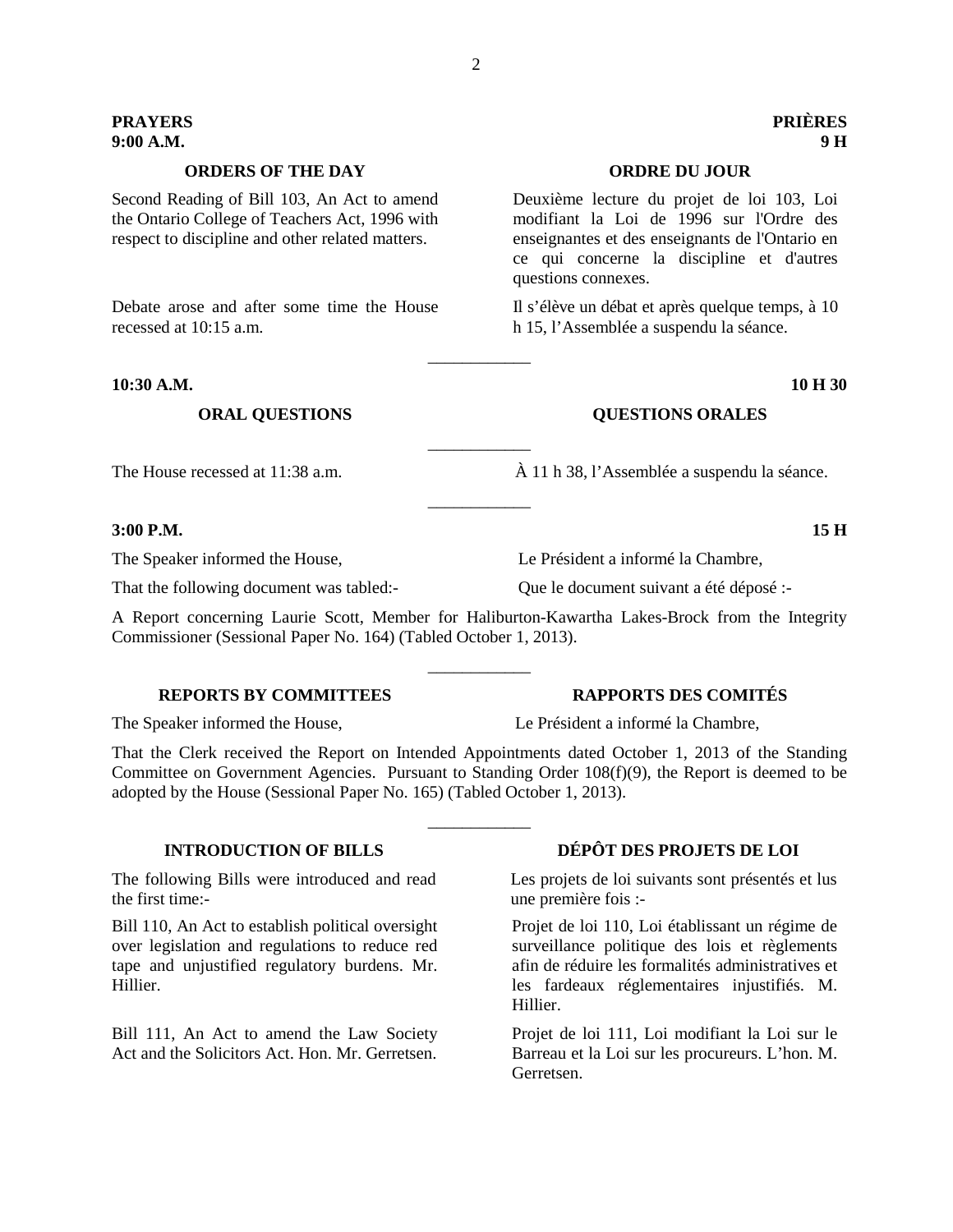Bill 112, An Act to amend the Animals for Research Act and the Dog Owners' Liability Act with respect to pit bulls. Mr. Hillier.

Projet de loi 112, Loi modifiant la Loi sur les animaux destinés à la recherche et la Loi sur la responsabilité des propriétaires de chiens en ce qui a trait aux pit-bulls. M. Hillier.

# **PETITIONS PÉTITIONS**

Acute and Chronic Lyme Disease diagnosis (Sessional Paper No. P-4) Mr. Hillier.

Building the Air-Rail Link (Sessional Paper No. P-19) Ms. DiNovo.

Public Safety Related to Dogs (Sessional Paper No. P-21) Ms. DiNovo.

Phasing out of the Drive Clean Program (Sessional Paper No. P-33) Mr. Clark.

Bed and Breakfasts and Regulation 319/08 (Sessional Paper No. P-60) Mr. O'Toole.

Reducing the price of electricity in Northwestern Ontario (Sessional Paper No. P-83) Ms. Campbell.

Physiotherapy services (Sessional Paper No. P-108) Ms. Forster.

OHIP coverage of the shingles vaccine (Sessional Paper No. P-112) Mr. McDonell.

Rejecting increases on the Harmonized Sales Tax, Gas Tax or any other fees or taxes in the Ontario Northwest (Sessional Paper No. P-148) Ms. Campbell.

\_\_\_\_\_\_\_\_\_\_\_\_

\_\_\_\_\_\_\_\_\_\_\_\_

\_\_\_\_\_\_\_\_\_\_\_\_

Restoring access to Shale Beach (Sessional Paper No. P-149) Mr. Wilson.

Tarion Warranty Corporation (Sessional Paper No. P-159) Mr. Milligan and Mr. Smith.

Mary Berglund Community Health Centre (Sessional Paper No. P-160) Ms. Campbell.

Not reducing physiotherapy services (Sessional Paper No. P-162) Ms. Jones.

Funding of incontinence products for seniors (Sessional Paper No. P-170) Ms. Forster.

### **ORDERS OF THE DAY ORDRE DU JOUR**

Amendment to the motion to apply a timetable to certain business of the House.

Debate resumed, during which the Acting Speaker (Mrs. Munro) interrupted the proceedings and announced that there had been more than six and one-half hours of debate and that the debate was deemed adjourned.

The Acting Speaker informed the House of the following changes in the Order of Precedence for Private Members' Public Business:-

Mr. Hardeman assumes ballot item number 53 and Ms. Scott assumes ballot item number 58.

Le débat a repris. La présidente suppléante (Mme Munro) a interrompu a interrompu les travaux et a annoncé qu'il y avait eu plus de six heures et demie de débat et que le débat était réputé ajourné.

La présidente suppléante a informé la Chambre des changements suivants dans l'ordre de priorité pour les affaires émanant des députés :-

3

\_\_\_\_\_\_\_\_\_\_\_\_